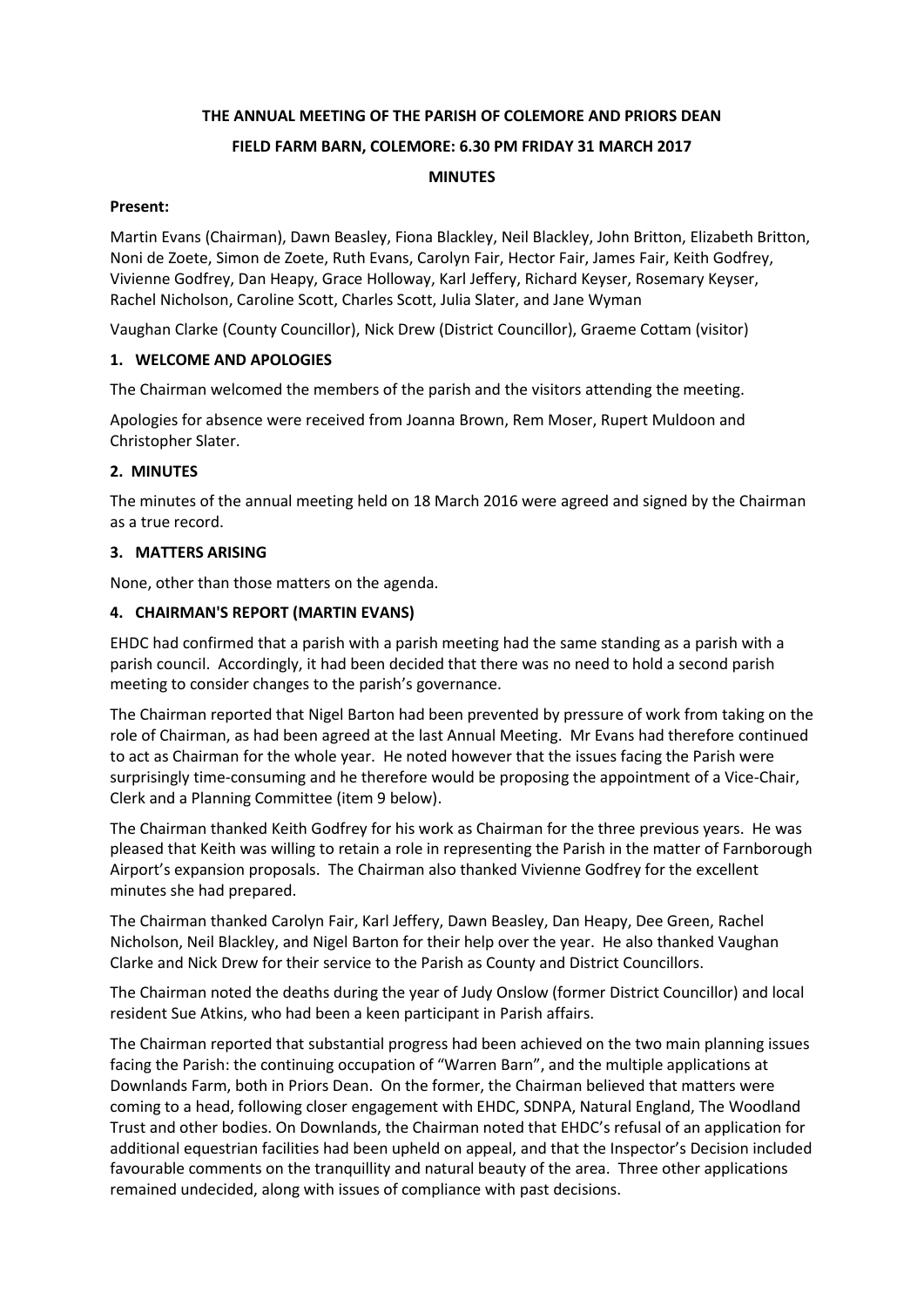# **5. COUNTY COUNCILLOR'S REPORT (VAUGHAN CLARKE)**

Councillor Clarke reported that the Support Grant from Central Government continued to fall. There is real concern for Adult Social Care, which costs at £1m a day, and is being hit by both increased demand and increased costs, in part attributable to increases in the National Living Wage. At the same time, care home providers were withdrawing from the market due to lack of profitability. On a more positive note, services were being restructured to improve the scope and quality of care. For example, it was hoped that Bulmer House and Ramscote House in Petersfield would reopen in 2020, offering a combination of care home and flats, supported by services open to the general public, such as a restaurant – a recipe which had worked well elsewhere.

Adult Social Care accounted for 3% of the 4.99% increase in the County Council's share of Council Tax in 2017/18. The other 1.99% related to other County services, such as Highways and Education, but these also benefited from innovative financial arrangements. There had been no library closures, other than the mobile library service, and no reductions in opening hours; indeed some libraries had increased their hours. The Museum service was now operating successfully as an independent trust and was well-placed to secure grants from other bodies. The Childcare and IT departments had taken on more income-generating work from other councils without an increase in costs. The County Architects' Department was now working for other counties and was competing successfully for private sector contracts.

Despite some impressions, Hampshire has the lowest pothole count and the lowest compensation rate of any county in the south of England. He noted that many county lanes were just ancient tracks which had been tarred over and were much less durable than modern roads.

The County's energy bill had been reduced by 38% through measures such as the conversion of street lights to LED, a measure which also improved the area's status as a Dark Sky Reserve.

BT's commitment to connect 95% of the country to superfast broadband was of no use in areas such as the Parish which were in the 5%. The County was experimenting with alternatives.

Unemployment in the Hangers Division was around 0.2%.

Councillor Clarke reported that, after eight years as a County Councillor, he would not be seeking reelection in May. From the election, the boundaries of the Division would extend to West Tisted, East Tisted and Ropley, making a total of 12 parishes.

Councillor Clarke thanked those members of the Parish who had put in time and effort to improve Parish life and encouraged everyone to give them their support.

## **6. DISTRICT COUNCILLOR'S REPORT (NICK DREW)**

Councillor Drew endorsed the Chairman's comments on the legal opinion on the status of the Parish Meeting. This had brought out the key message that it was action and engagement, and making more noise, that got things done. As an example, he cited Keith Godfrey's role representing East Hampshire parishes at a recent full meeting of EHDC to discuss Farnborough Airport.

Councillor Drew reported that EHDC was the only District Council in England that was reducing its share of Council Tax in 2017/18. The aim was to continue reducing the amount charged, but never at the cost of Council services. The Council could do this because the income from investments in property and small businesses was growing faster than the reduction in central government grants.

Every District Councillor had an annual budget of £4,500 for community grants, which was available to all parishes (up to a maximum of £1,000 per project). The Leader of the Council was keen to raise the amounts available. EHDC had also provided a substantial grant to the expansion of Petersfield Museum, opening in April 2017.

On broadband, local government had let the area down. The 95% agreement should never have been signed. The good news was that 4G mobile broadband was being trialed in Steep and Froxfield.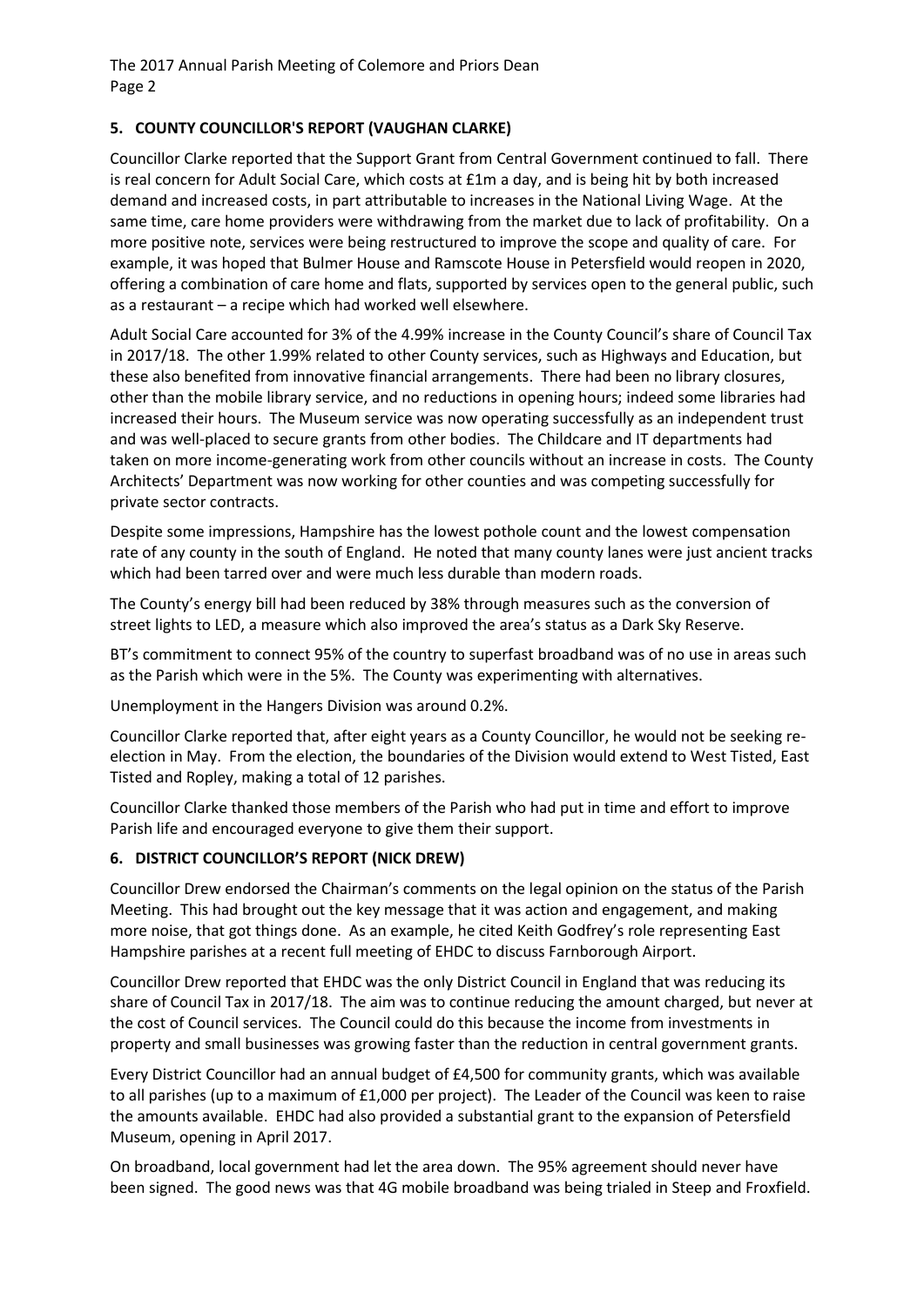Planning had a huge long-term impact on the District. He was taking action on complaints that Enforcement was not coming out and that objectors were not being listened to. He confirmed that Parish comments would be taken into account. The more action the Parish could take, the more that could be achieved. If the Parish still felt that Enforcement was lacking, the Leader had promised that he would be prepared to require action to be taken in a test case.

As a member of the EHDC planning committee, Councillor Drew could not object to a particular planning application without abstaining if the matter went to committee.

In response to a question from the floor, Councillor Drew confirmed that the Parish was very much part of the 5% that was not included within BT's superfast broadband plans. It was important therefore to look at alternatives such as 4G.

In response to a question from Neil Blackley, Councillor Drew said there no initiatives to extend the use of surveillance cameras more widely to stop littering. He believed that the warning signs were effective. He confirmed that litter-picking on major roads was occurring less frequently because it was necessary to close roads for safety reasons. He acknowledged that EHDC's litter officers spent most of their time in urban areas, but he would try to get them out to the rural parishes, particular if there were any situations where they could act quickly. He said the number of litter officers was going to be increased as they were a source of net income from the levying of on-the-spot fines. He asked the Parish to write to him to request better litter enforcement.

In regard to commercial rubbish, Councillor Drew asked that it be reported quickly to EHDC, but that no attempts should be made to identify the source, as this might amount to tampering with evidence and prevent a prosecution. Only EHDC officers should collect evidence.

In response to a comment on dog fouling, Councillor Drew asked residents to email him if they knew of areas that should be targeted by wardens. [nick.drew@easthants.gov.uk]

In response to a comment from Karl Jeffery that cameras pushed crime into other areas, Councillor Drew agreed to find out if cameras could be used more in rural parishes.

In response to a question from the floor, Councillor Drew said broadband was a County matter, rather than a District issue. EHDC Councillor Robert Mocatta (East Meon) however was looking into the possibilities of commercial involvement by EHDC. Councillor Drew also noted that two members of Froxfield and Privett's Parish Council were communications specialists.

#### **7. OTHER REPORTS**

#### **a) Broadband (Neil Blackley)**

Mr Blackley reported that superfast broadband was available in Petersfield through a fibre optic network. Rural parishes however had to rely on the old twisted-copper lines, which could deliver fast broadband only to those living close to the exchange. Some residents have achieved improved speeds by switching suppliers to Plusnet.

In order to improve the chances that the area would be included in any future improvements, Mr Blackley urged everyone to register on [www.hampshiresuperfastbroadband.com.](http://www.hampshiresuperfastbroadband.com/)

Until improvements were made in the fixed line network, residents should consider using a wireless broadband service, such as [www.notspotbroadband.com](http://www.notspotbroadband.com/) (which used the EE network and could achieve speeds up to 20 MB/s). Rachel Nicholson commented that the Vodafone mobile broadband service could achieve 45 MB/s. [http://www.vodafone.co.uk/shop/mobile-broadband/dongles-and](http://www.vodafone.co.uk/shop/mobile-broadband/dongles-and-mobile-wi-fi/index.htm)[mobile-wi-fi/index.htm](http://www.vodafone.co.uk/shop/mobile-broadband/dongles-and-mobile-wi-fi/index.htm)

Councillor Drew commented that wireless speeds were affected by proximity to the mast and line of sight; our hills were not helpful.

Mr Blackley distributed a summary of his presentation detailing the key websites and alternative options.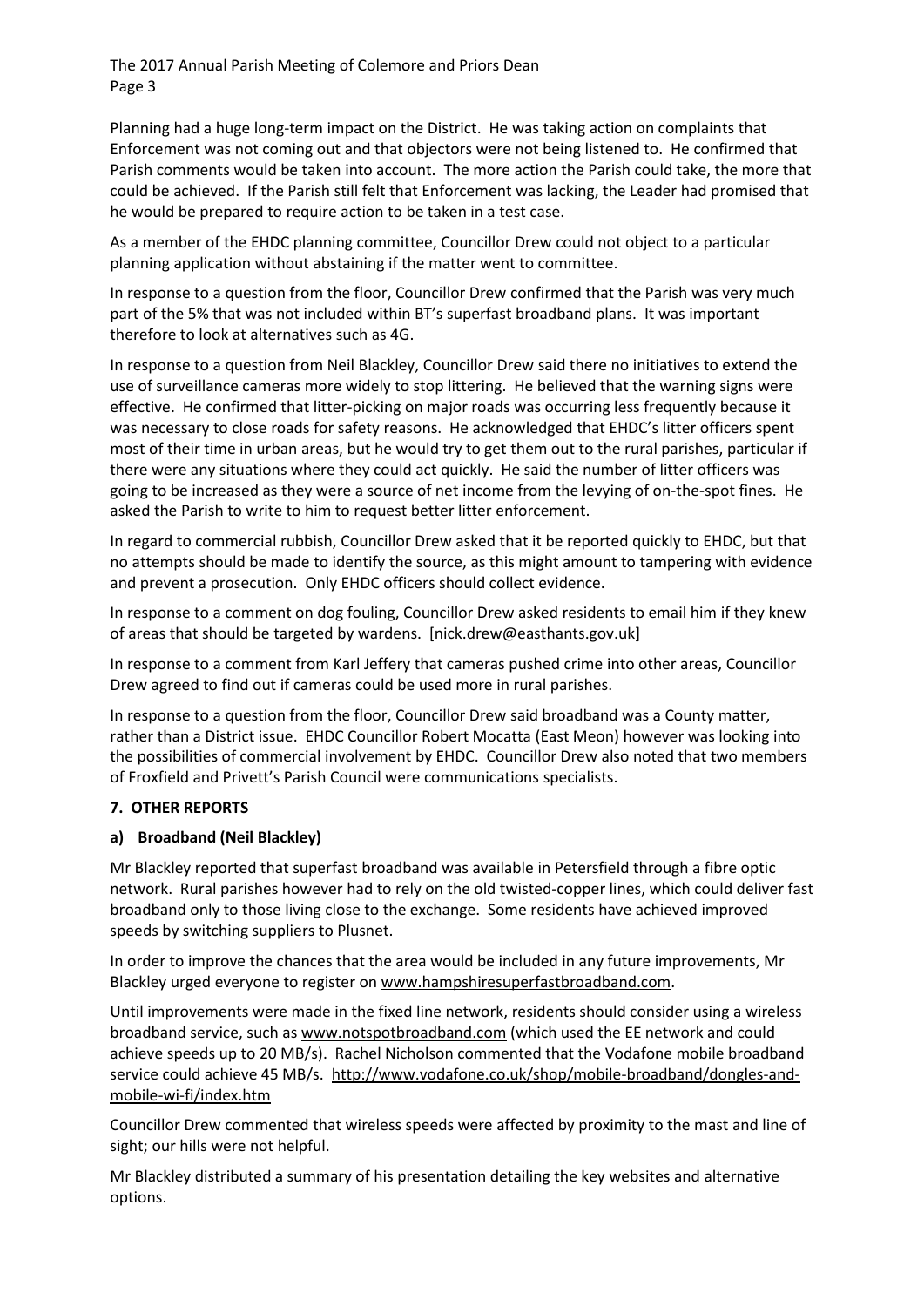## **b) Farnborough Airport (Keith Godfrey)**

Mr Godfrey reported that his presentation to the Council, mentioned by Councillor Drew in his report, was more of a swipe than a report. He had emphasized the emotional points that the proposal only benefited rich and privileged people with no connections to the area and who used large, non-UK registered aircraft for their sole use. The matter was now awaiting the decision of the Civil Aviation Authority.

Councillor Drew reported that Damian Hinds MP had complained that the consultation process had been conducted unfairly in that the airport operators, TAG Farnborough, had been responsible for conducting the public consultation on their own proposals.

Councillor Clarke added that SDNPA had also objected strongly, comparing the proposal to building a motorway through the National Park.

## **c) Parish communications (Karl Jeffery)**

Mr Jeffery noted the difficulties of organising parish communications when the parish lacked an obvious hub and there few people on the electoral roll. As a first step toward improving the sharing of information, he had set up a parish website at [https://colemore-priorsdean.org/.](https://colemore-priorsdean.org/) The website currently had four pages of basic text which were more in the nature of placeholding pages. He asked the meeting for suggestions for further pages? Images? News items? Local businesses?

John Britton said it would be helpful if minutes of meetings could be published online.

Councillor Drew suggested that the website should have links to the planning portals at EHDC and SDNPA.

Fiona Blackley asked whether the Facebook age would be continued.

Mr Jeffery agreed to take these suggestions into account when developing the website.

#### **8. PARISH PRECEPT**

It was agreed that, as usual, there should be no precept.

Councillor Clarke commented that HCC grants required a bank account. Councillor Drew said a nominee could be used. Councillor Clarke said there could be problems if the nominee was not a body open to all. Councillor Drew believed there were workable solutions to avoid the need for a bank account.

Councillor Drew said he would consider whether fly-tipping cameras could be funded by a grant.

The Chairman noted that a group of private individuals was currently funding professional planning advice on certain applications. Councillor Drew said he thought advice could not be funded where EHDC had its own professional officers.

#### **9. ELECTION OF CHAIR AND OFFICERS**

The Chairman proposed the following nominations:

| Chairman:                  | <b>Martin Evans</b>                                      |
|----------------------------|----------------------------------------------------------|
| Vice-Chairman:             | <b>Rem Moser</b>                                         |
| Clerk:                     | Graeme Cottam                                            |
| Communications:            | Karl Jeffery                                             |
| Broadband:                 | Neil Blackley                                            |
| <b>Planning Committee:</b> | Neil Blackley, Carolyn Fair, Dan Heapy, Rachel Nicholson |
| Flight paths:              | Keith Godfrey                                            |
| Rights of Way:             | Vacant                                                   |

The nominations s were proposed formally by John Britton, seconded by Fiona Blackley, and agreed unanimously by the meeting.